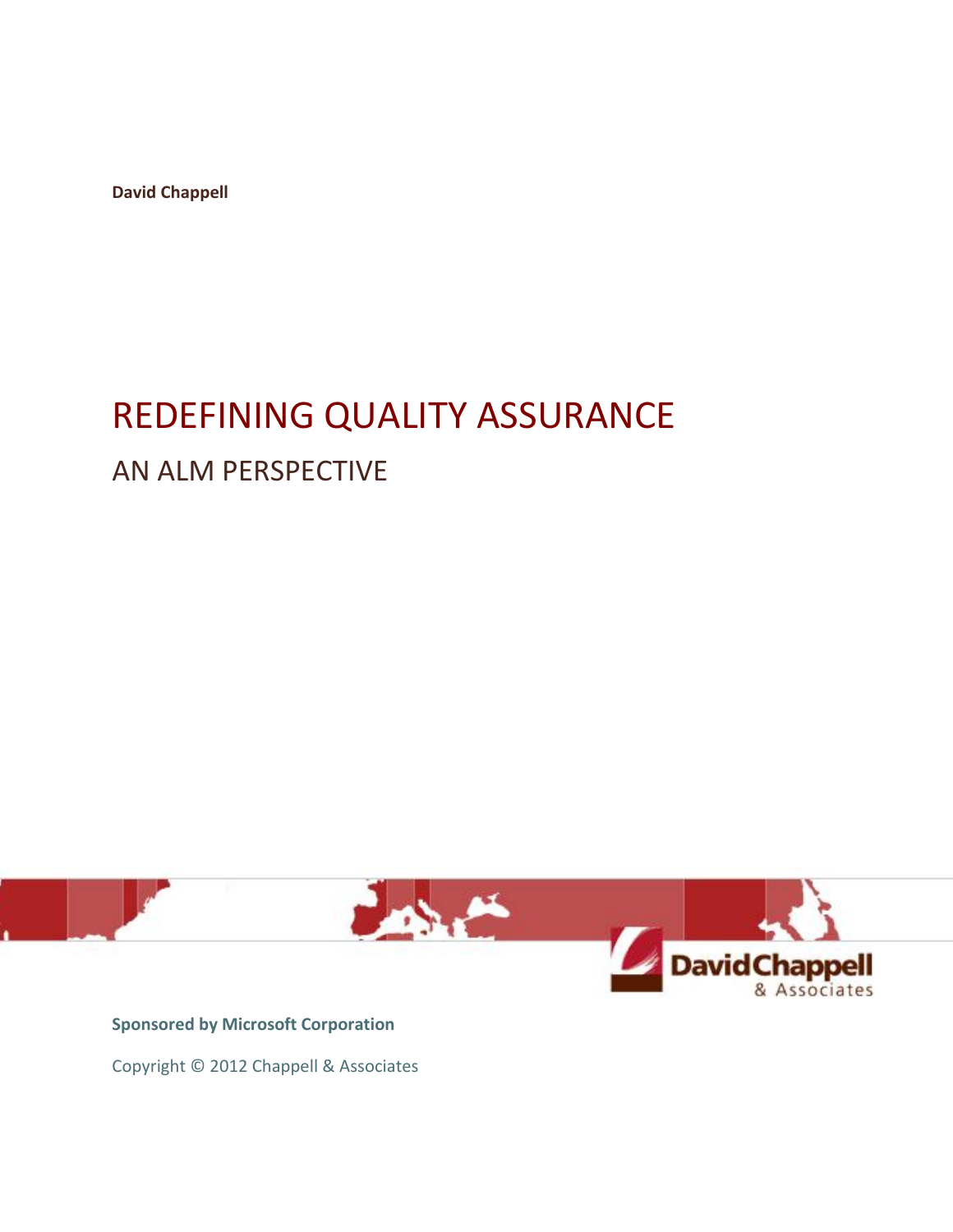Here's a simple way for your organization to increase the quality of the software it creates: Stop saying "QA" when you mean "testing". If you have a quality assurance group that actually does testing, change the group's name. Every time you hear one of your co-workers use the term "QA" to mean "testing", correct him. And whenever you find yourself saying "QA" in your head when you're really thinking about testing, stop and set yourself straight.

The reason for all of this is that correct thinking is the best path to correct action, and equating QA with testing is far from correct. Testing is important, but achieving real software quality requires a much broader view. A better approach is to look at quality through the wider lens of application lifecycle management (ALM). Once you do this, it becomes obvious that quality assurance is part of every aspect of ALM.

## **The Traditional View of Quality Assurance: It's Testing**

Whether you're using waterfall or agile development, the traditional view of QA focuses on the testing part of the process. Figure 1 illustrates this idea.



#### **Figure 1: In both waterfall and agile development, the traditional view equates QA with testing.**

Both waterfall and agile processes turn requirements into an application, and both rely on the basic functions of design, code, and test. Organizations that use waterfall processes often call their testing group "QA", and even

*Creating high-quality software requires much more than just good testing.*

though agile processes tend to spread the testing responsibility more broadly, it's not uncommon to use the same terminology: QA equals testing.

Assurance

But we all know that this isn't true. Creating high-quality software requires much more than just good testing. To really assure quality, we need the broader perspective that ALM provides.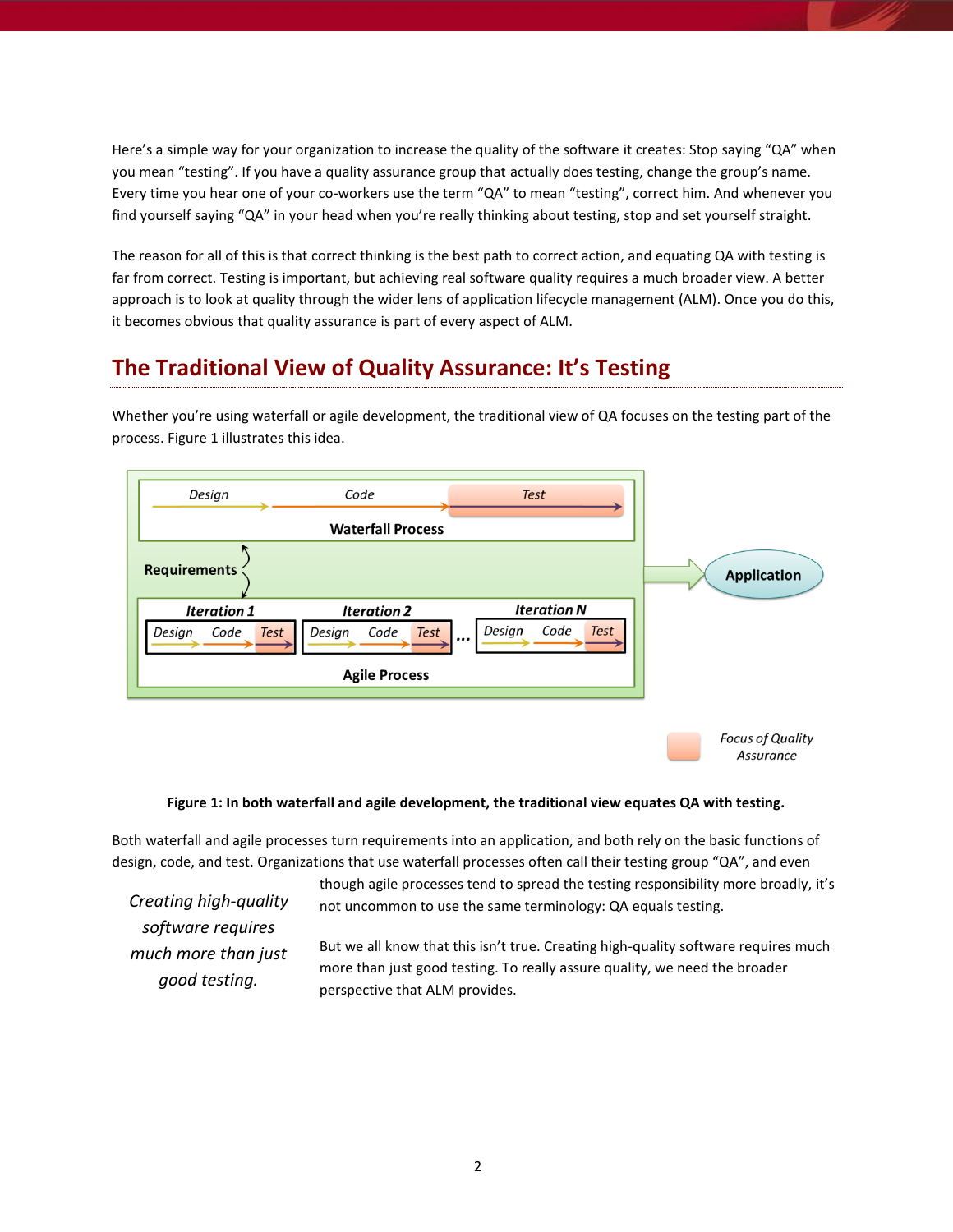## **An ALM View of Quality Assurance**

To look at QA from an ALM perspective, we first need to understand what ALM is. A simple way to think about it is to divide ALM into three parts<sup>1</sup>, as Figure 2 shows.

#### **Governance**

|                    | <b>Operations</b> |
|--------------------|-------------------|
|                    |                   |
| <b>Development</b> |                   |

**Figure 2: Application lifecycle management can be thought of as having three parts.**

The three aspects of ALM are:

 $\overline{a}$ 

- *Development*, the process of creating an application. This aspect of ALM is sometimes referred to as the  $\Box$ *software development lifecycle (SDLC)*.
- *Operations*, which entails running and managing the application after it's deployed. Many people think of ALM as equivalent to SDLC, but this isn't correct. ALM encompasses an application's entire lifecycle, from the time someone first has the idea to create it all the way until the application is removed from service. Operations is a critically important part of this, and so it's also a fundamental part of ALM.
- *Governance*, which includes all of the decisions made about the application during its lifetime. This includes  $\Box$ creating the business case for the application, project management during development, and deciding when the application should be taken out of service. As Figure 2 shows, governance spans both operations and development.

This simple structure gives us a more accurate way to think about what QA really means. Visualizing this is easy; we just need to combine Figures 1 and 2. Figure 3 shows how this looks.

<sup>&</sup>lt;sup>1</sup> For a more detailed look at this approach, see <u>What is Application Lifecycle Management?</u>, David Chappell.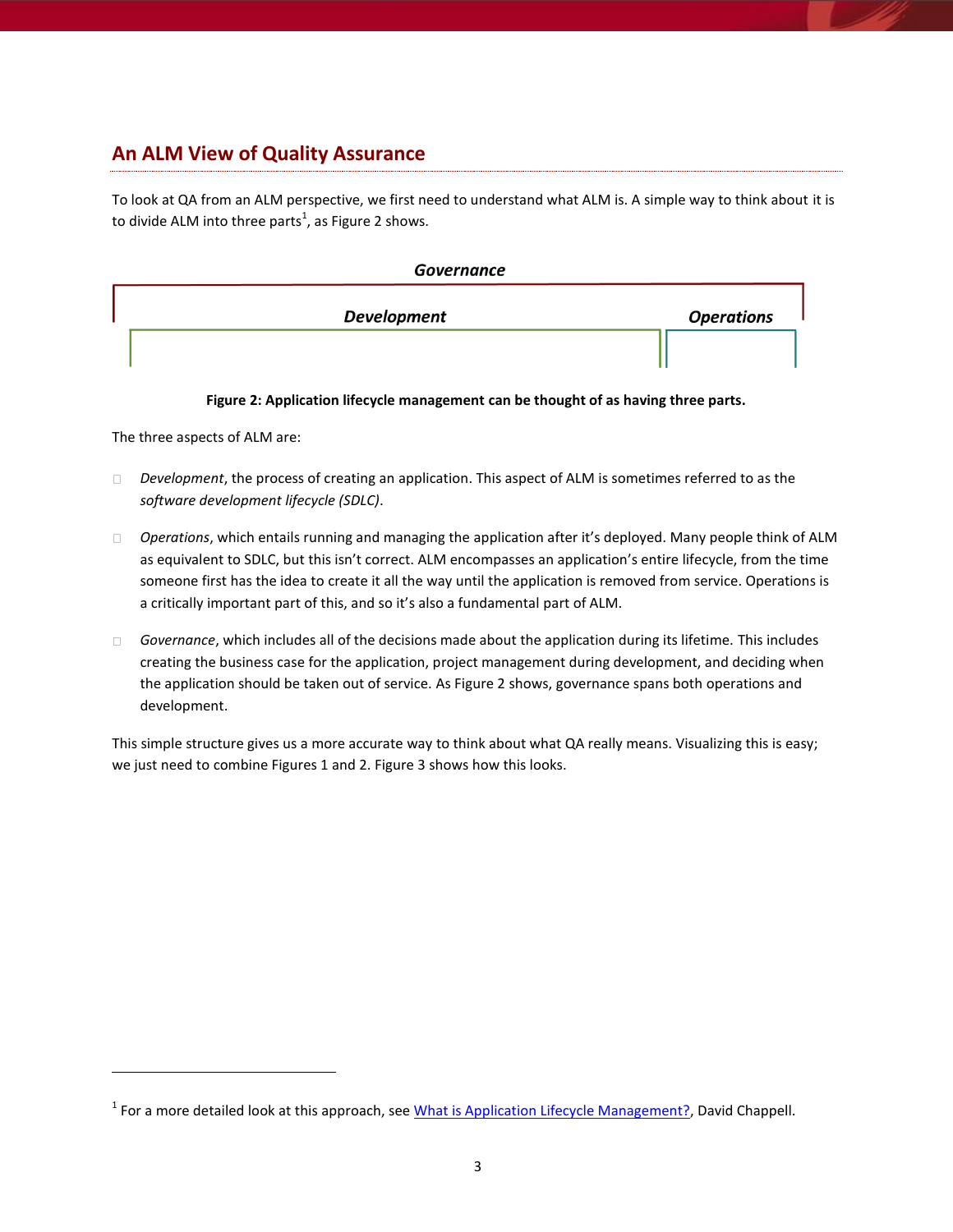#### **Governance**



#### **Figure 3: An ALM perspective on QA recognizes that every aspect of the ALM process plays a role in ensuring software quality.**

The truth is that assuring quality requires focusing on every aspect of ALM: Development, Operations, and Governance. Testing is part of this, but it's not even the most important part. And there certainly can't be a distinct group called "QA", because ensuring software quality is part of everybody's job.

It's worth taking a closer look at how quality fits into each of ALM's three aspects. For Development, the important areas include these:

- $\Box$ Requirements: Quality begins with defining the right product. A bug-free application that doesn't solve the right problem is still low-quality software. To solve the right problem, you need high-quality requirements. Choosing which users supply them is important, as is the process used to capture and describe those requirements. (One of the most important benefits of agile processes over older waterfall approaches is that agile's iterative structure is better at handling additions and changes to requirements while the application is being created.)
- Design: Any good software architect knows that overall software quality is rooted in quality design. Many  $\Box$ aspects of software quality, including performance and testability, depend on good design. Even operational issues, such as manageability and architecting for low cost when running in a public cloud, depend on highquality design.
- Code: Over the last several decades, our industry has created many coding practices that help increase  $\Box$ software quality: unit testing, continuous integration with build verification tests, test-driven development, methodologies for doing security reviews, and lots more. The developers writing the code for an application clearly play a large part in quality assurance.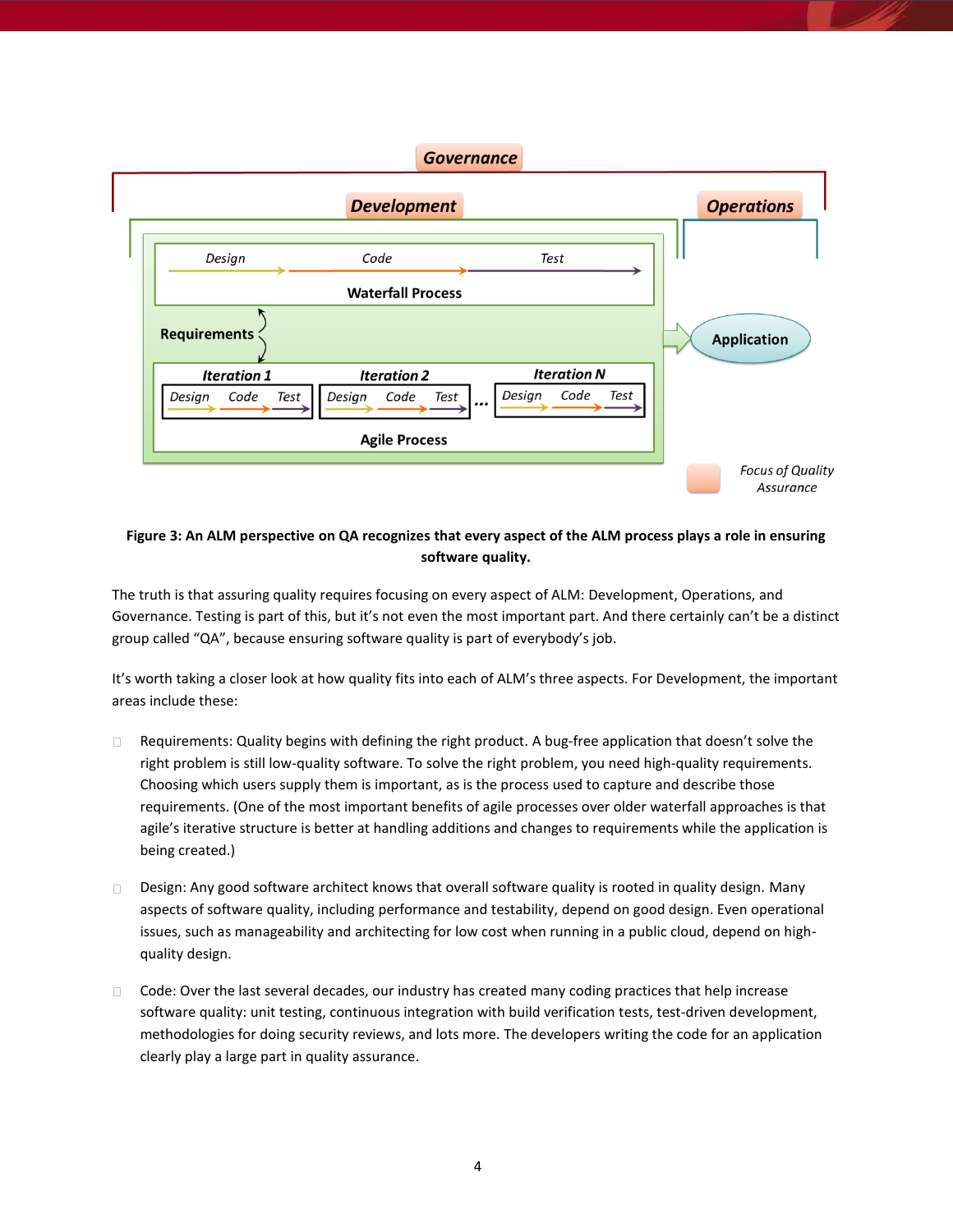Test: While it's not the whole story, the traditional home of QA remains an important part of providing  $\Box$ software quality. Manual exploratory testing, automated testing, and other approaches are fundamental to making sure that code does what it's supposed to. But testing by itself can't provide software quality, if only because it comes too late in the process. The best it can do is find the places where earlier efforts to ensure quality have failed.

The second part of ALM, Operations, also impacts overall quality. Among the most important of these effects are the following:

- Reliability: To its users, an application that isn't available when they need it isn't high quality. But whether this  $\Box$ unavailability is due to internal bugs or poor operations doesn't matter to them—it's still a low-quality application. Focusing on code quality, working hard to squash every bug during development, without also focusing on reliable operation of the application makes no sense. A development team that creates a great piece of software can see its hard work wasted by unreliable operations. Especially as more applications use the Software as a Service (SaaS) approach, high-quality code means nothing if it's not paired with reliable operations.
- □ Security: Application security depends on good code, but effective operations also plays an important role. Leaving the wrong port open in a firewall, for example, something that's usually outside the control of the development team, can open an application to unexpected attacks. And without good security, no application has high quality.

Governance, the third aspect of ALM, is also critical to quality. Here are some examples:

- Initiation: The most important decision made on any development project is the first one: Is this application  $\Box$ worth building? Spending money creating custom software when an equivalent (or maybe even better) product is available off the shelf is definitely not a high-quality decision. Creating custom code that addresses low-priority business problems also isn't a high quality choice. Making the wrong decision here is an effective way to waste a significant amount of money.
- Schedule: How many development groups cut corners on quality because of schedule pressure? Delivering  $\Box$ new software quickly can have real business value, and so trade-offs here are unavoidable. Still, schedule decisions are an aspect of governance, and so thinking about quality assurance without considering this aspect of ALM makes no sense.
- $\Box$  End of life: Software quality isn't just about bugs; it's also about getting the most for your money. An important part of this is deciding when an application has reached the end of its useful life and can be taken out of service. This can be hard in many organizations, since there's always somebody who still uses the application. Yet making this decision well can save significant amounts of money, and it's another example of quality in the ALM process.

*Quality can't be tested in; it must be built in throughout a project.*

It's become a cliché, but it remains true: Quality is everybody's job. Quality can't be tested in—it must be built in throughout a project—and so passing the quality buck to a QA team doesn't work. Software quality comes from every part of the ALM process, and so everybody needs to feel responsible for it.